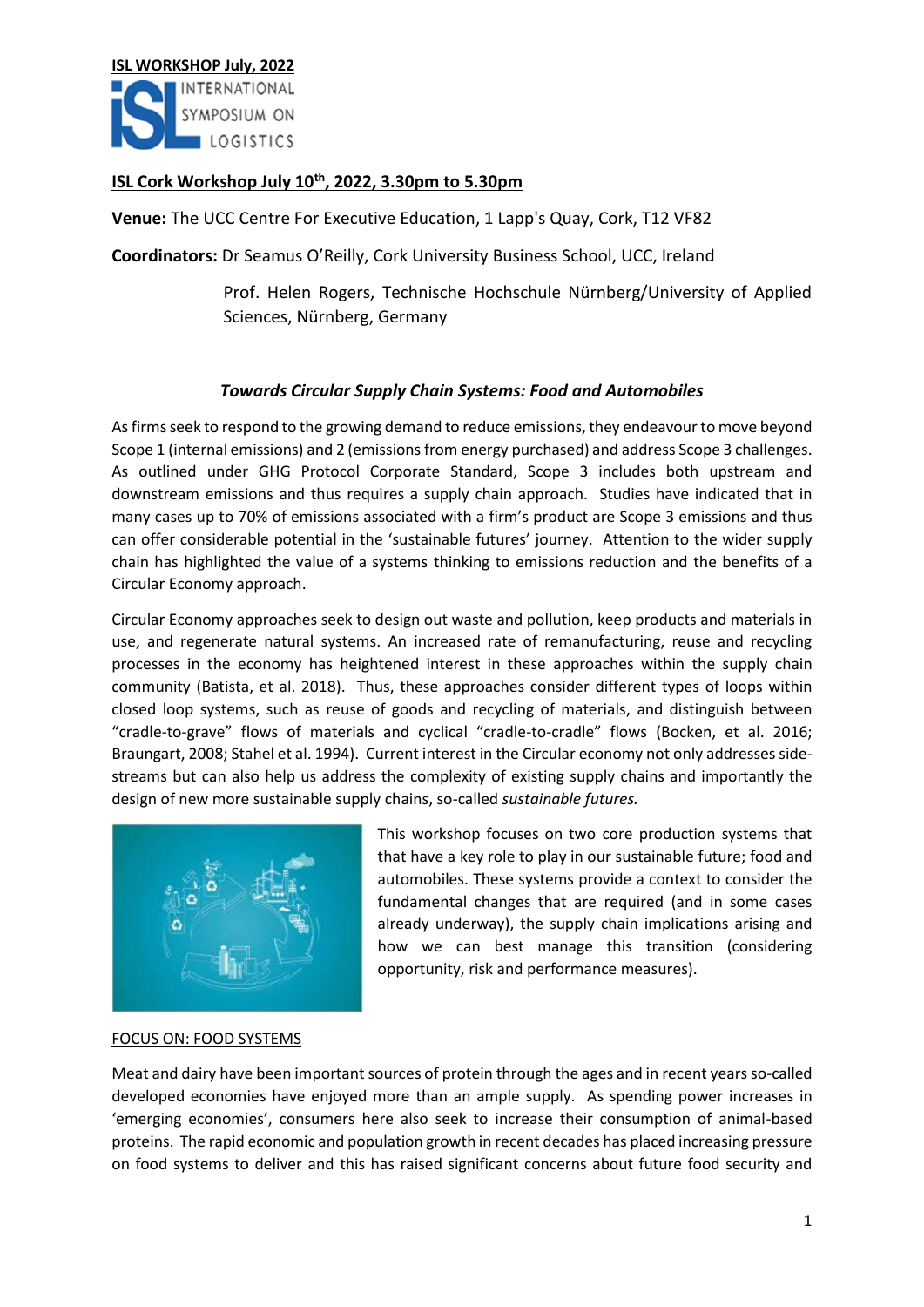

sustainability. The negative impact of animal-based food production on the environment has compounded this challenge, in particular bovine animals (cattle and sheep) are a major source of harmful Greenhouse Gases (GHGs), i.e. methane (FAO, 2021). To highlight this a recent white paper by McKinsey & Co (Aminetzah, et al, 2020) suggests that if we consider 'cows as a country' it would have higher GHG emissions than any country, with the exception of China! This has led to increasing calls for more land devoted to plant-based food for human consumption rather than the production of plants for animal consumption.

So, what are the alternatives? A number of alternative sources of protein have attracted considerable attention over recent years. These include plant-based proteins (soy, pea), new animal sources (insects), biotechnological innovations (lab-cultured meat), and mycoproteins (derived from fungi). In addition, abatement measures seek to reduce the harmful impact of bovine production systems with proponents arguing that they are moving towards more sustainable food systems.

However, one could question if there are any truly sustainable food systems, particularly given the level of food waste. It is estimated that food waste generates about 8% to 10% of global greenhouse gas emissions. Given the current wastage levels, especially in plant-based production systems, it is argued that a more fundamental change to our food supply chain systems is required, prompting an increasing interest in adopting a circular economy approach.



#### FOCUS ON: AUTOMOTIVE SYSTEMS

Analysis of the negative impact of industry on sustainability highlights three categories, energy intensive industries (such as steel or cement), supply chains (e.g. construction) and products such as



automobiles. Given the recent attention on e-mobility within the wider transport sector and the development of electric vehicles (EVs), automobiles provide an interesting example to explore in this workshop. Investment in EV from 2010 to 2020 amounts to €35bn. This level of investment positions us at a tipping point between Internal Combustion Engines (ICE) and EVs, however the transition to EV is not without its challenges as evident from the current semi-conductor chip shortage (despite an investment of about €51.5bn over the past decade in semiconductors) (Holland-Letz, et al. 2021).

While from a Scope 3 perspective (see note on p.3 for definition) this transition greatly reduces emissions from automobile use, numerous issues arise, including user infrastructure issues (in particular charging points), redundancy of much of the existing servicing skillset and the need for new skillsets, and product pricing and availability. The latter highlight the upstream issues in terms of availability of components.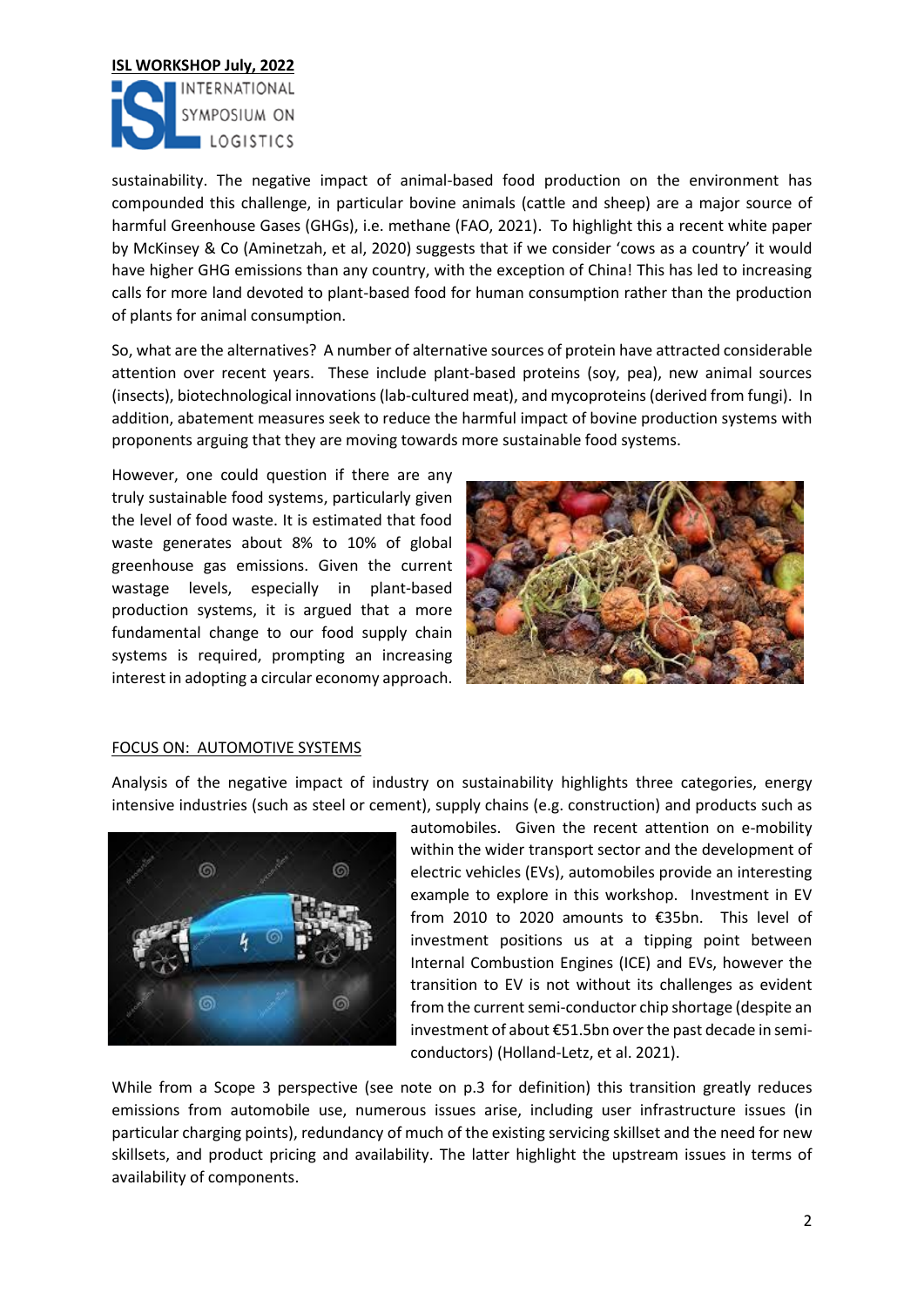

Thus, there remains considerable work in the development of this new automotive ecosystem, including sources of key metals (e.g. lithium, nickel, and cobalt) and components, scale-up of battery and semi-conductor production and development of the charging infrastructure. Furthermore, reaching net zero also means decarbonizing EV manufacture.

### WORKSHOP PLAN

This workshop provides an opportunity for participants to reflect on the current state of:

1. Food production and consumption (something that affects all of us), identify the characteristics of more sustainable food systems and consider the supply chain implications of various 'sustainable food production systems'.

2. The current transition to electric powered automobiles (a topical issue) including upstream sourcing issues and downstream infrastructure (including charging and service), and decarbonizing EV manufacture.



*The workshop design will promote sharing knowledge and identifying implications arising, intended and unintended, from transition to more sustainable supply chain systems.*

Key questions that could guide discussion include:

- Where are the supply chain and infrastructure bottlenecks that will most likely occur?
- Where might physical constraints, whether related to the availability of natural resources or the scale-up of production capacity, limit the pace of the transition?
- How would the transition affect firms' operations and supply chain?
- What opportunities and risks would it create for companies and countries?

#### Note:

The GHG Protocol Corporate Standard classifies a company's GHG emissions into three 'scopes'. Scope 1 emissions are direct emissions from owned or controlled sources. Scope 2 emissions are indirect emissions from the generation of purchased energy. Scope 3 emissions are all indirect emissions (not included in scope 2) that occur in the value chain of the reporting company, including both upstream and downstream emissions.